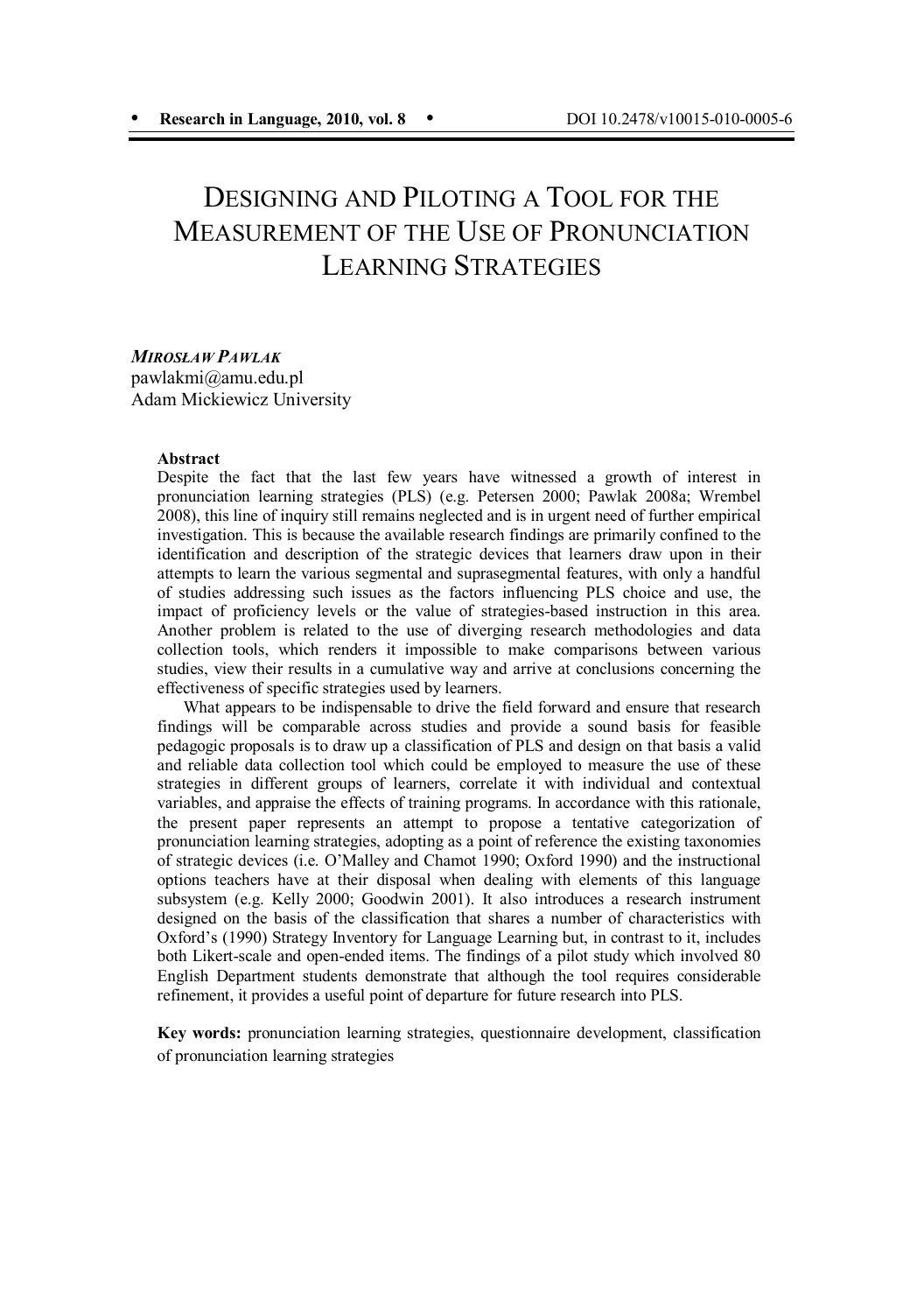#### **1. Introduction**

As Ellis (2008: 703) comments in his latest overview of research in the field of second language acquisition, "The study of learning strategies has been motivated by both the wish to contribute to SLA theory by specifying the contribution that learners can make to L<sub>2</sub> learning and by the applied purpose of providing a research-informed basis for helping learners to learn more effectively through identifying strategies that 'work' and training them to make use of those". Over the last thirty years numerous research projects have been undertaken with a view to attaining these goals and it goes without saying that at present we know much more about "activities consciously chosen by learners for the purpose of regulating their own language learning" (Griffiths 2008a: 86) than at the time when the first good language learner studies were conducted in the mid-1970s. To name just a few of these accomplishments, there have been successful attempts to establish a link between the application of language learning strategies (LLS) and individual variables (e.g. Reiss 1981; Takeuchi et al. 2007), the use of LLS has been explained in terms of information-processing models (O'Malley and Chamot 1990), and a plethora of classifications of strategic devices have been proposed, often together with accompanying research instruments such as Oxford's (1990) famous Strategy Inventory for Language Learning (SILL) (cf. Anderson 2005; Dörnyei 2005; Grenfell and Macaro 2007; Ellis 2008). Moreover, researchers have recognized the individual and contextual nature of the application of LLS (e.g. McDonough 1995; Cohen 1998), with the effect that more and more emphasis has been placed on the quality rather than only quantity of strategy use (e.g. Macaro 2001), and more elaborate and inventive data-collection tools have been developed (cf. White et al. 2007). Despite all of these achievements, Grenfell and Macaro (2007: 28) conclude that "[…] LLS research is quite an immature field", and, apart from issues involved in defining or establishing distinctive features of strategic devices, one blatant manifestation of this immaturity is the fact that some key areas have barely been tapped by specialists, one of them being the actions and thoughts learners employ in an effort to master various aspects of the pronunciation of the foreign language they are studying (cf. Pawlak 2010a)

The present paper, which builds upon and extends the previous work undertaken by the author (e.g. Pawlak 2006a, 2008, 2010b, in press), represents yet another attempt to grapple with this important issue by proposing a tentative framework for a taxonomy of pronunciation learning strategies (PLS), presenting on that basis a questionnaire for measuring the use of these strategies and reporting the results of a pilot study, the main aim of which was to initiate the process of validating this research instrument. The first part of the paper will be devoted to the discussion of the potential contribution of PLS to learning segmental and suprasegmental pronunciation features as well as the findings of the scant research in this area, with the main focus on the data collection tools employed in particular studies. The second part, in turn, will provide a description of the proposed taxonomy of PLS as well as the data collection tool and discuss insights from the study in which it was utilized. The paper will close with comments on the possible directions of future research addressing pronunciation learning strategies and the methodological considerations involved.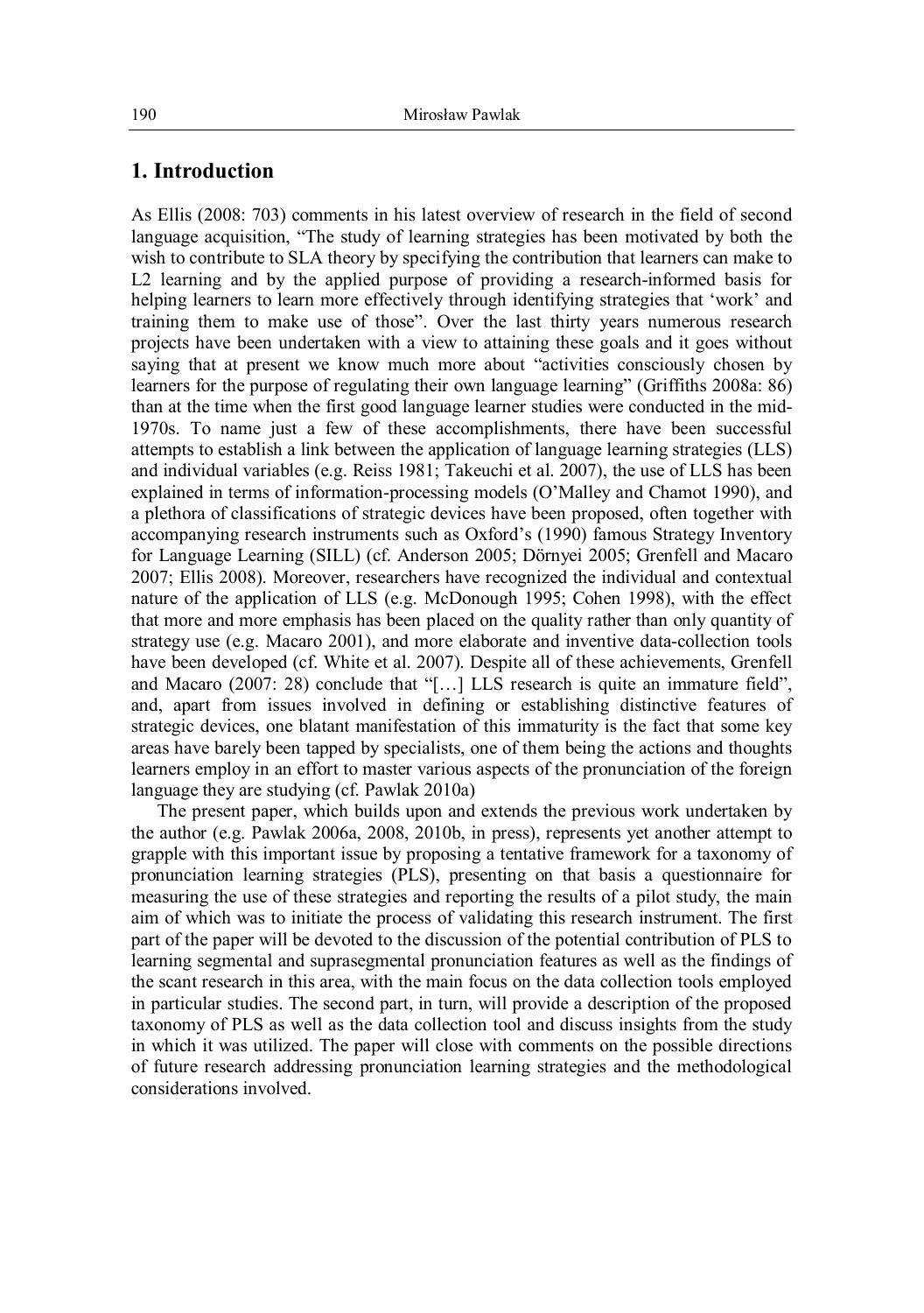## **2. Contributions of pronunciation learning strategies**

As the present author argues in a previous publication (Pawlak 2006b), given the complexity of foreign language pronunciation as well as the formidable challenge of mastering or merely improving it in foreign language contexts with their scant in- and out-of-class exposure to the target language (TL), a reasonable but also feasible solution is fostering learner autonomy in this respect. This is because this approach "(…) will make students capable of identifying their strengths and weaknesses in this area, setting their own aims, planning and organizing their learning, choosing the most appropriate materials, techniques and learning strategies, and evaluating their own progress" (2006b: 141). Beyond doubt, one of the most important ways in which this vital goal can be accomplished is training students in the use of strategic devices that can be useful in learning and practicing different aspects of pronunciation since adept use of strategies is a key to developing autonomy (Wenden 1991). Extrapolating from the definition of grammar learning strategies provided by Cohen and Pinilla-Herrera (2009), pronunciation learning strategies can be defined as deliberate actions and thoughts that are consciously employed, often in a logical sequence, for learning and gaining greater control over the use of various aspects of pronunciation. What this indicates is that PLS serve the dual function of understanding how target language pronunciation works (e.g. how specific sounds are articulated) and helping them to more successfully deploy segmental and suprasegmental features in spontaneous communication (e.g. making changes typical of fast speech or using the right intonation patterns to convey the intended meaning), which means that they are seen as making a contribution to the development of both explicit, declarative knowledge and implicit, procedural knowledge (cf. Ellis 2005, 2009).

As is the case with the learning of other target language skills and subsystems, it can be assumed that some strategies are more likely to aid the learning of pronunciation features than others. A good point of reference in this connection is the well-known taxonomy proposed by Oxford (1990), in which the main distinction is drawn between strategic devices which are *direct* (i.e. those which require mental processing of language) and *indirect* (i.e. those that support learning in general and do not have to involve target language use), with the former being subdivided into *memory strategies* (used for remembering and retrieving information), *cognitive strategies* (used to understand and produce language) and *compensation strategies* (drawn upon to compensate for deficits in existing TL knowledge), and the latter comprising *metacognitive strategies* (deployed to plan, organize and evaluate the learning process), *social strategies* (used in learning with others) and *affective strategies* (applied to regulate feelings and emotions). Common sense as well as the findings of previous research projects (e.g. Petersen 2000, Pawlak 2008a) demonstrate that in the group of direct PLS, it is cognitive strategies, such as naturalistic and formal practice or attempts to analyze the sound system that are likely to play the most significant role, whereas the contribution of memory strategies, such as representing sounds in memory, and compensation strategies, such as using proximal articulations, may be rather limited. When it comes to indirect strategies, since their function is general and they are applicable to learning any aspect of the TL, learners will be unlikely to employ actions or thoughts that would be specific to improving pronunciation. Such strategic devices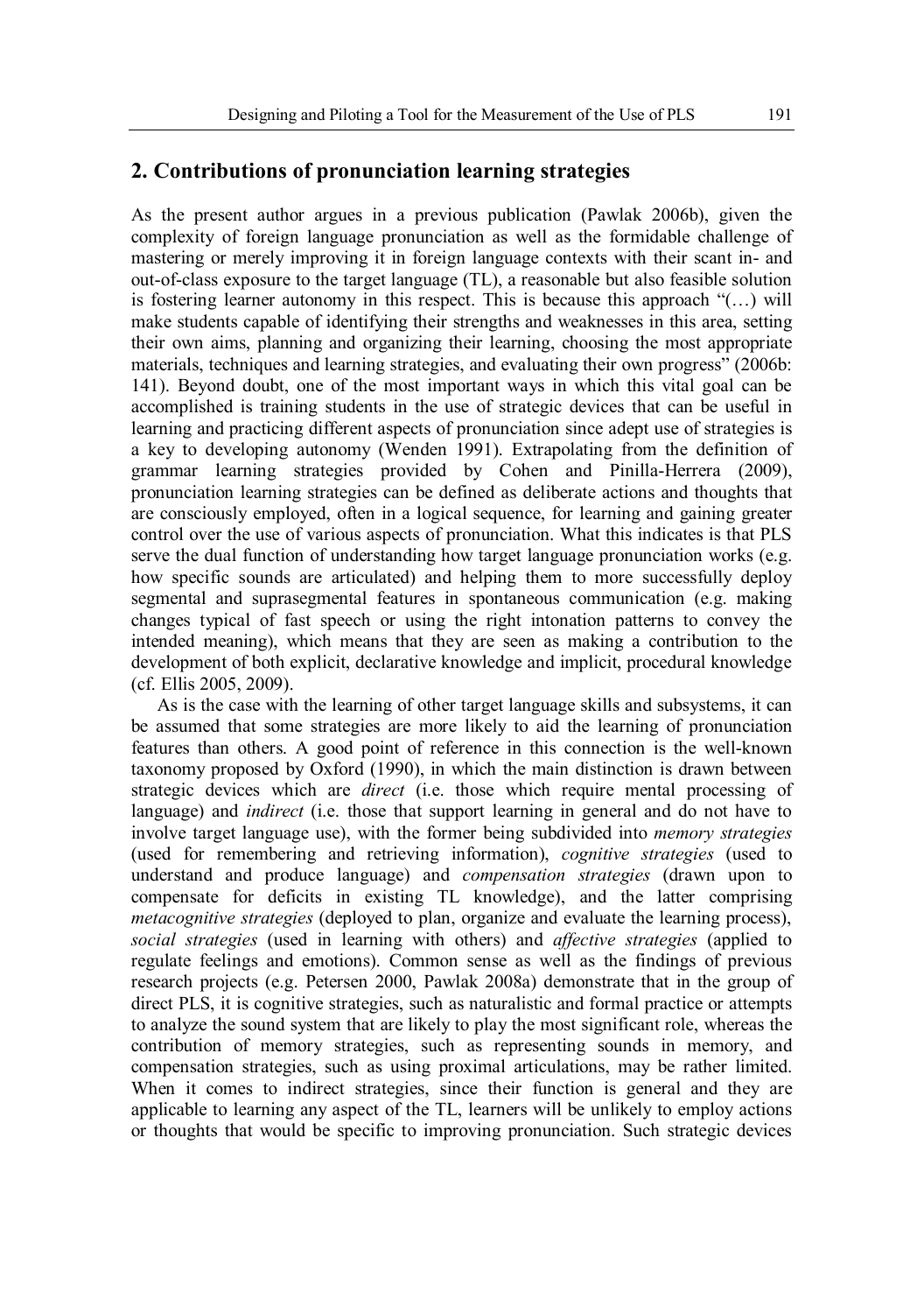will probably be utilized less frequently than direct ones (cf. Pawlak 2006a, 2008a), with learners opting mainly for metacognitive strategies (e.g. planning for a language task or self-evaluating) rather than social (e.g. asking a classmate to correct one's pronunciation) or affective ones (e.g. encouraging oneself to practice new sounds).

## **3. Previous research into pronunciation learning strategies**

Despite the potential inherent in the use of pronunciation learning strategies, until recently they largely remained outside the scope of interest of language learning strategy experts and although the study conducted by Peterson (2000) heralded a welcome change in this respect, ten years later there is still a paucity of empirical investigations specifically targeting PLS (cf. Petersen 2000; Berkil 2009; Pawlak 2010a). Moreover, a closer look at the available research shows that the studies conducted to date have primarily focused on the identification and description of the strategic devices whereas little attention has been given to pinpointing factors affecting PLS choice and use, exploring the relationship between their application and target language attainment, particularly in the area of pronunciation, or determining the effects of strategies-based instruction, both when it comes to the quantity and quality of PLS use and the progress made by learners. Equally disconcerting is the fact that few attempts have been made to come up with specific, comprehensive taxonomies of PLS, with the effect that researchers have elected to approach the study thereof from sometimes quite disparate perspectives and employed very different data collection tools. The consequence of such a situation is that it is exceedingly difficult to make comparisons between the findings of various research projects and, as a consequence, to extend the existing knowledge base concerning the strategic devices learners fall back upon in their attempts to improve their pronunciation. Since the lack of a common theoretical basis and the resultant reliance on diverse data collection instruments appear to be among the most serious woes of PLS research and these issues are also of immediate relevance to our further considerations, the overview of the available empirical investigations provided below will mainly focus upon methodological issues rather than the findings *per se*, laying special emphasis on the tools selected to gather information about the use of strategies.

Although early research into language learning strategies failed to focus solely on PLS, some studies did look at the steps learners take to enhance their pronunciation learning as part of their evaluation of the overall repertoire of strategic devices they employ. This is evident in the examination of successful language learners conducted by Naiman et al. (1978), where 34 subjects were interviewed, the research project carried out by Rivers (1979), in which she recorded in a diary her experiences in learning Spanish, as well as the study undertaken by O'Malley et al. (1985) who applied their own classification of language learning strategies into metacognitive, cognitive and socioaffective to analyze the techniques utilized by 70 high school ESL students when performing nine oral language tasks. The same taxonomy was drawn upon by Droździał-Szelest (1997) who investigated PLS as part of a larger-scale study of the strategies utilized by Polish secondary school learners and employed for that purpose an openended questionnaire for teachers and learners.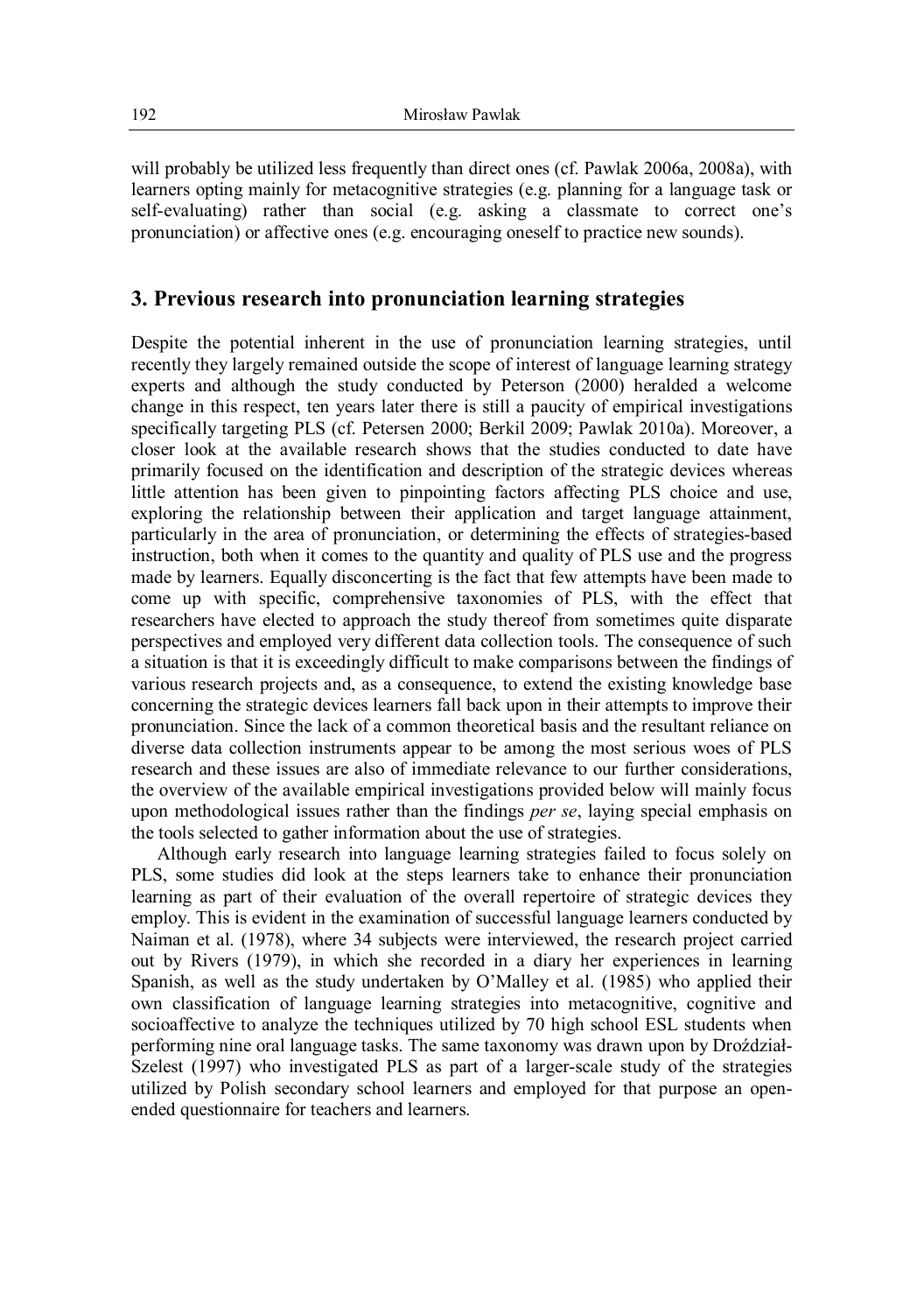As mentioned above, research focusing exclusively on pronunciation learning strategies was initiated by the study conducted by Petersen (2000) in which she collected data on PLS use from eleven English-speaking learners of Spanish as a foreign language who represented three different proficiency levels (i.e. beginner, intermediate and advanced). The procedures she employed involved the use of self-report, retrospective data collection tools in the form of diaries and interviews while the analysis of the resulting strategies and tactics was conducted by means of Oxford's (1990) descriptive scheme. This seminal study paved the way for other empirical investigations, some of which have gone beyond mere identification or description, attempting to offer tentative classifications of PLS, relating their use to gains in performance, or seeking to explore the effects of PLS training. Vitanova and Miller (2002), for example, carried out an action research study in which they used open-ended prompts to elicit students' reflections on learning pronunciation, qualitative analysis of which pointed to the importance of conscious-raising and metacognitive strategy training. Osborne (2003), in turn, investigated the application of PLS by advanced learners of English by means of monitored interviews and think-aloud protocols while the subjects attempted to monitor and improve their pronunciation performance, with the data collected providing a basis for identifying seven categories of PLS (e.g. focusing on memory and imitation, focusing on individual words, syllables and sounds). More recently, Eckstein (2007) and Berkil (2009) set out to establish a connection between the employment of pronunciation learning strategies and different aspects of pronunciation performance, with both of them succeeding in finding a positive relationship for at least some PLS. The former study is of particular interest here, since Eckstein proposed a classification of strategies and developed an accompanying questionnaire basing on Kolb's (1984) learning construct as well as four stages in the acquisition of pronunciation, and classified PLS into the four main categories: (1) *concrete experience* – *input/practice* (e.g. intent listening, practicing new sounds), (2) *reflection on observation – noticing/feedback* (e.g. self-monitoring, focusing on suprasegmentals), (3) *abstract conceptualization – hypothesis forming* (e.g. monitoring and eliminating negative interference, finding out about the TL pronunciation), and (4) *action based on new conceptualization – hypothesis-testing* (e.g. skipping difficult words, rehearsing sounds). Finally, worth mentioning is also the research project conducted by Varasarin (2007) who demonstrated that PLS training leads to increased speaking confidence and intelligibility of Thai learners of English, adopting as a theoretical framework Oxford's (1990) inventory, augmented by Petersen's (2000) findings.

In what should undoubtedly be regarded as a very welcome development, the growth of interest in pronunciation learning strategies has found its reflection in the studies conducted by Polish researchers, with some of them clearly constituting valuable contributions to this important line of inquiry. In one such empirical investigation, Bukowski (2004), taking as a point of reference Oxford's (1990) taxonomy, demonstrated that training first-year college students in the use of metacognitive, social and affective PLS resulted in improved quality of their pronunciation, greater awareness and more positive attitudes. In another study, Wrembel (2008) sought to explore English philology students' opinions on the effectiveness of the PLS introduced in class, to identify the strategic devices which the participants viewed as the most and the least enjoyable, and to elicit other PLS they might draw upon. In order to answer these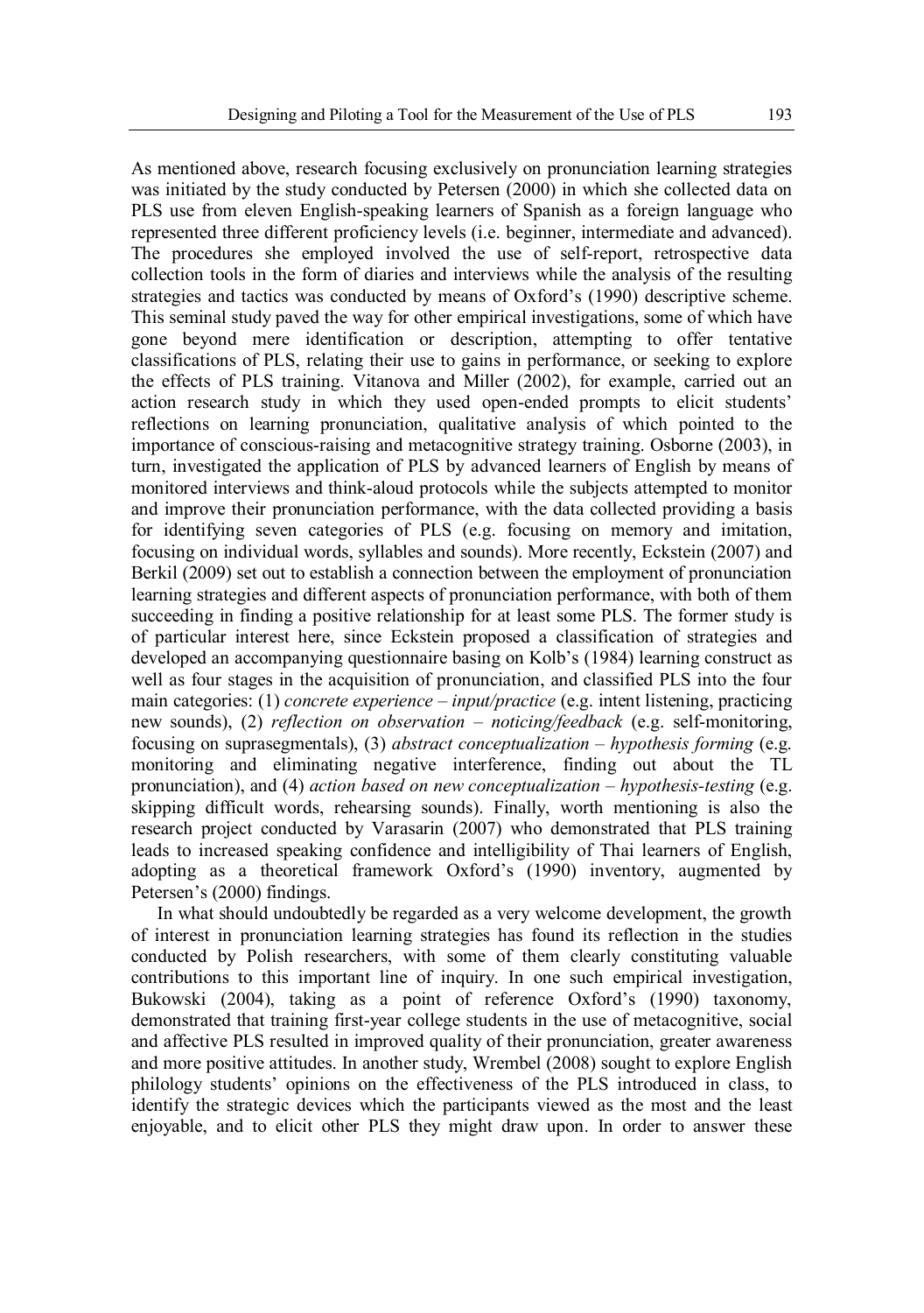research questions, she designed a strategic pronunciation learning survey which relied on O'Malley et al.'s (1985) categorization and included closed, yes-no, Likert-scale and open-ended items. Of particular interest are also three studies carried out by Pawlak (2006a, 2008, in press) as part of a large-scale research program which aimed at identification, classification and evaluation of PLS, pinpointing influences on their use, and determining the contributions of their training, as they yielded copious data instrumental in devising the taxonomy discussed in the following section. They sought to identify the PLS used by groups of learners of English as a foreign language representing different proficiency levels and employed a variety of data collection tools such as a catalog of strategies which can be applied in learning TL pronunciation taken from the *European Language Portfolio for Senior High School Students and Language Learners in Institutions of Higher Education* (Pawlak 2006a), a questionnaire containing closedand open-ended questions about steps taken to work on this language subsystem (Pawlak 2008a), and diaries in which the participants were guided by a set of prompts (Pawlak in press).

# **4. Developing a taxonomy of pronunciation learning strategies and a data collection tool**

It is the lack of a generally accepted descriptive scheme for classifying PLS as well as major differences in data collection procedures visible in the studies discussed above that provided an impetus for undertaking the challenge of drawing up a taxonomy of such strategic devices and designing on that basis a research instrument that would provide valid and reliable data about their use. Similarly to the present author's proposal for the categorization of grammar learning strategies (cf. Pawlak 2009a, 2010b), this attempt was based on the assumption that a classification of PLS should be, at least in its initial version, general rather than language specific and that it should draw upon both a general taxonomy of language learning strategies, such as one of those mentioned earlier, and an inventory of techniques and procedures used in pronunciation instruction. Accordingly, the points of departure in the construction of such an inventory were as follows: (1) the taxonomy of language learning strategies introduced by Cohen and Dörnyei (2002) which attempts to reconcile Oxford's (1990) and O'Malley and Chamot's (1990) models, (2) modified statements adapted from Oxford's (1990) SILL, (3) the options in teaching pronunciation identified in leading publications devoted to this issue (e.g. Kelly 2000; Goodwin 2001), and (4) the findings of previous research in which a number of techniques and strategies used for learning pronunciation have been identified.

Careful examination of the four sources resulted in the construction of a classification composed of four main groups of pronunciation learning strategies, each of which includes a number of more specific strategic devices, namely:

1) *metacognitive PLS*, such as deciding to focus on particular pronunciation features, looking for opportunities to practice new sounds, recording oneself to self-evaluate one's pronunciation, etc.;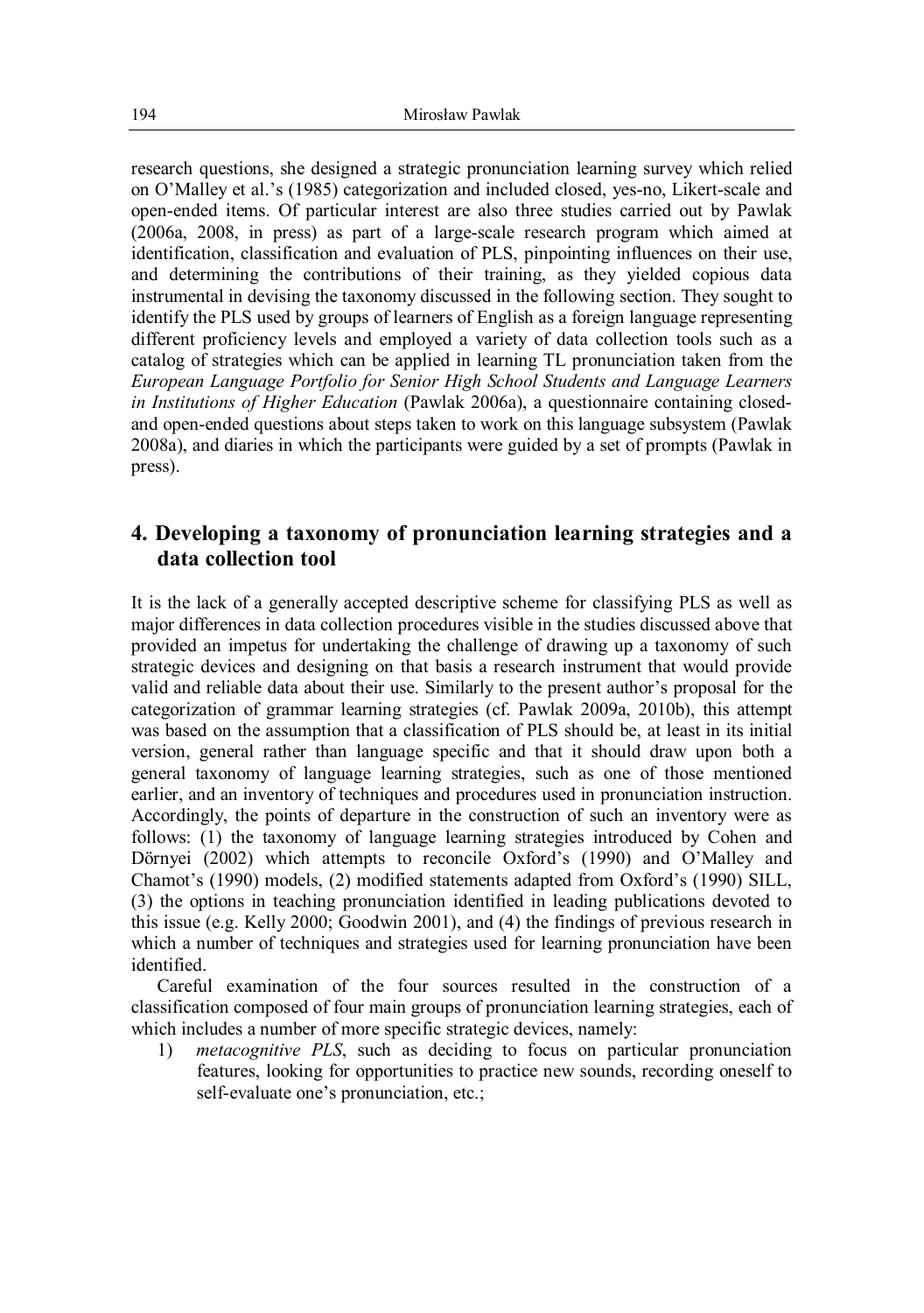- 2) *cognitive PLS*, such as using phonetic symbols or one's own codes to remember sounds, forming and testing hypotheses about pronunciation rules, noticing similarities and differences between the sound systems of L1 and L2 or other known languages, making use of articulatory descriptions (e.g. charts, diagrams, etc.), memorizing the pronunciation of new words, using color or sound associations, repeating after the teacher or a recording, reading aloud, using rhythmic gestures that accompany speech practice, looking up pronunciation in a dictionary, deliberately using words that are difficult to pronounce in spontaneous communication, etc.;
- 3) *affective PLS*, such as using relaxation techniques when encountering problems with pronunciation, rewarding oneself for making progress in phonetics, etc.;
- 4) *social PLS*, such as practicing aspects of pronunciation with other students, asking others for correction of pronunciation errors, etc.

As can be seen from these categories, the main difference between this taxonomy and those used in many previous research projects is that, following the approach taken by O'Malley and Chamot (1990), it eliminates the distinction between memory and cognitive strategies, subsuming the former under the latter, and scraps altogether the subcategory of compensation strategies, but at the same time retains the division into social and affective strategies which is recommended by Oxford (1990). Furthermore, the group of cognitive PLS is by far the most elaborate, both with respect to the sheer number of strategic devices and their specificity, which is fully warranted by the fact that it contains actions and thoughts which are directly involved in studying and practicing target language pronunciation, thus constituting the core of the whole classification scheme. What should also be emphasized at this juncture is that the taxonomy should be regarded as tentative and open to modification in response to the findings of further research, such as those resulting from the pilot study reported below, which is one of the reasons why it is not provided here in its entirety.

Imperfect and incomplete as it might be, the taxonomy provided a basis for developing a research instrument for measuring the use of pronunciation learning strategies, which also serves the purpose of gathering information about other PLS that may be used by learners but are not included in any of the four categories. The tool is a questionnaire, referred to as the *Pronunciation Learning Strategy Survey (PLSS)* which aims to provide both quantitative and qualitative data and consists of the following parts:

- 1) *closed and open-ended items* providing background information about the subjects, such as proficiency or educational level, length of target language study, final grade in a pronunciation course, overall end-of-semester grade, selfassessment, importance of pronunciation, access to the target language outside school, etc.;
- 2) *60 five-point Likert-scale items*, where 1 indicates that a given statement does not at all apply to the respondent and 5 signifies that it perfectly describes his or her actions and thoughts, such as *I repeat after the recording (tapes, CDs, soundtracks) to improve my pronunciation*, *I look up the pronunciation of new words in a dictionary* or *I know my strengths and weaknesses when it comes to pronunciation*; the items are divided into four subscales representing metacognitive, cognitive, affective and social PLS and at the end of each there is ample space for comments on the statements in the list;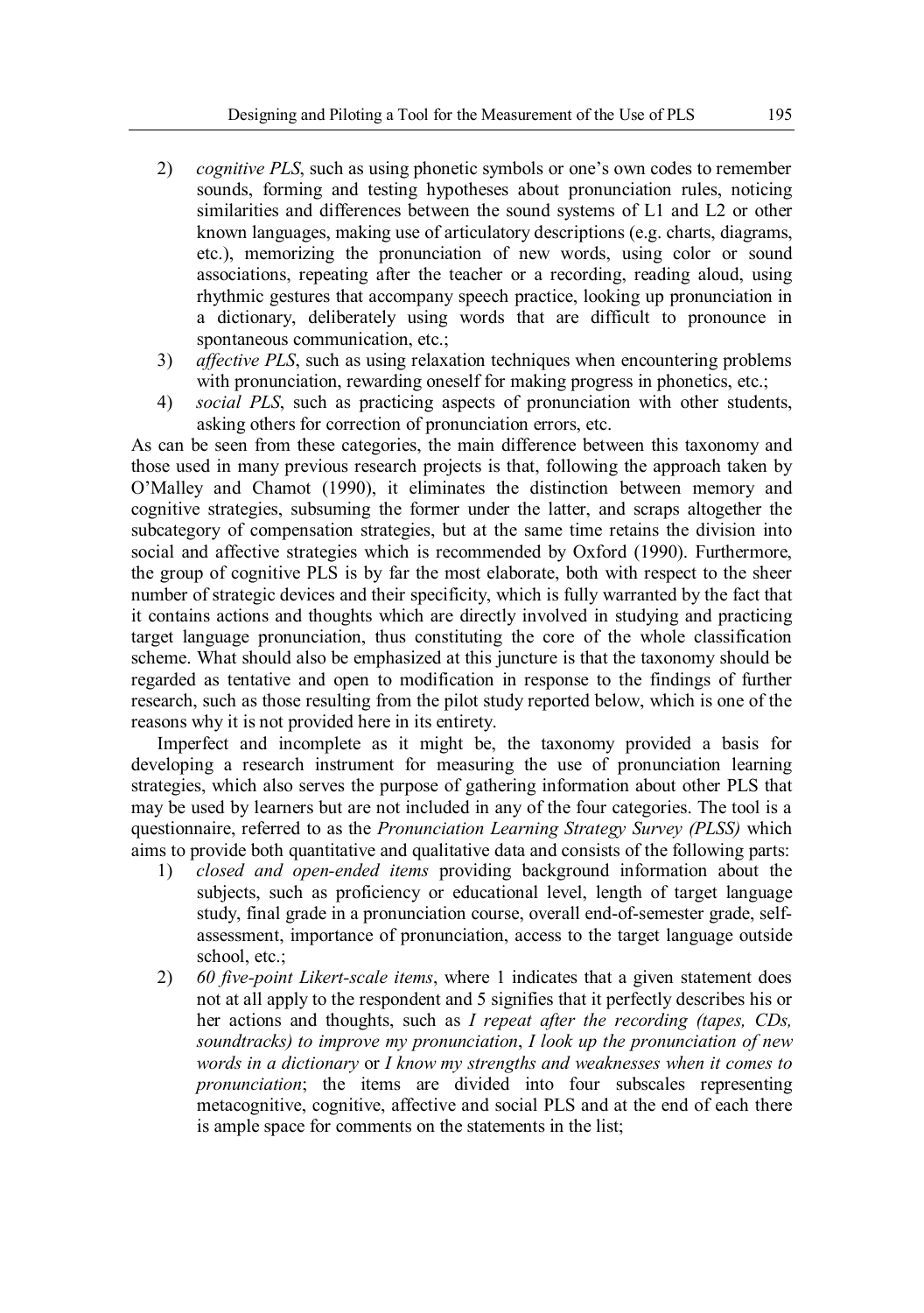3) *open-ended items* in which the respondents are requested to think of ways of learning pronunciation that have not been included in the survey, describe their favorite ways of studying and practicing segmental and suprasegmentals, as well as comment on the problems they encounter when working on phonetics and the solutions devised.

Since the primary audience of this preliminary version of the survey are English philology students who have reached at least an upper-intermediate proficiency level, or B2 in terms of the *Common European Framework*, both the instructions and all the items are worded in English. Still, in order to ensure that potential deficiencies in their target language knowledge will not prevent the respondents from answering open-ended questions, commenting on each of the categories or precisely expressing their thoughts and feelings, it is explicitly stated in the introduction to the tool that English, Polish or both can be used for this purpose. As for the analysis of the responses, it involves a combination of quantitative and qualitative procedures depending on the nature of specific items. In the case of the former, the means are calculated for each Likert-scale item, each subscale and the whole inventory, with an eye to determining overall PLS use as well as the extent to which the respondents fall back upon different types of strategic devices. When it comes interpretation, Oxford's (1990) guidelines are followed, with the averages in the range of 5.0-3.5 indicating high strategy use, those in the range of 3.4-2.5 medium strategy use, and those in the range of 2.4-1.0 low strategy use. Also included in quantitative analysis is tabulating standard deviations for individual items, each subscale as well as the whole PLSS in order to determine the degree of variability among the respondents. As regards qualitative analysis, it involves identifying the recurring themes in the answers to the open-ended items and comments, although also in this case some kind of quantification is inevitable so as to pinpoint the most frequently mentioned ideas, issues or factors. Because of the fact that, similarly to the proposed taxonomy, the Pronunciation Learning Strategy Survey represents the outcome of work in progress and is likely to require a number of modifications pending the findings of ongoing research, a decision has been made not to include it in its present form in this publication.

#### **5. Pilot study**

According to Dörnyei (2003), the process of questionnaire design should consist of several clearly defined stages, namely: developing a pool of items, preparing the initial version of the instrument, piloting this first version, constructing the final version based on the results of the pilot study, and then validating the data collection tool by administering it to an appropriate sample of language learners. The objective of the study described in the present paper was to pilot the Pronunciation Learning Strategy Survey and thus it can be related to the first three phases of the questionnaire design process as envisioned by Dörnyei (2003), with the caveat that the procedures involved in coming up with the items and constructing the instrument were described in some detail in the preceding section. The participants were 80 English Department students in the second and third year of a BA program who could be described as quite proficient learners, had completed at least a year of pronunciation training, and had some background in foreign language pedagogy as well as descriptive grammar (i.e. phonetics and phonology). The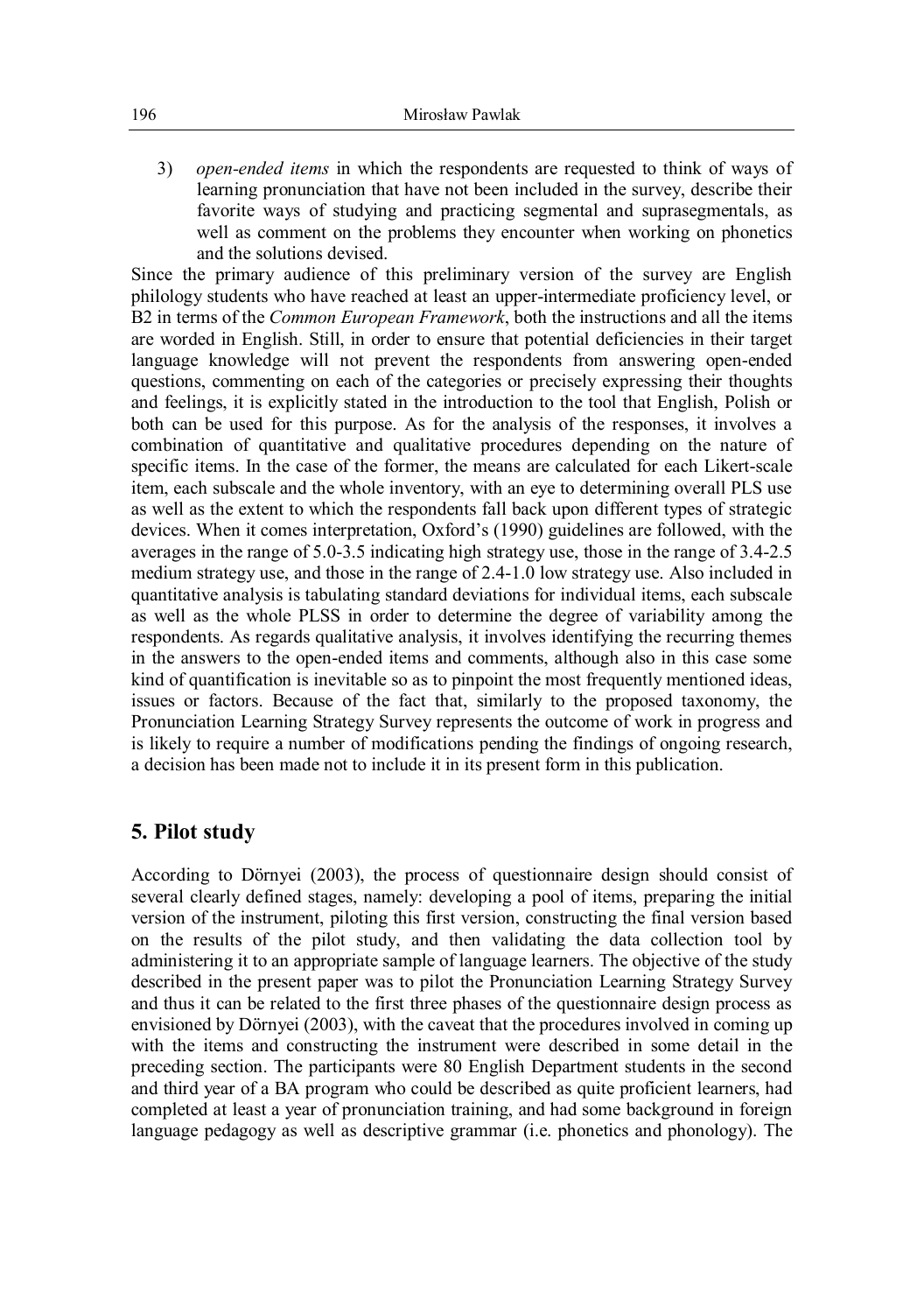rationale for the choice of the target group was that, because of the program and examination requirements, English philology students are naturally concerned about mastering various aspects of TL pronunciation, and thus they can be expected, first, to comprehend the questionnaire items and relate them to their own experiences, and, second, to reflect on their actions and thoughts and to provide a greater number of more valuable insights into PLS than less advanced respondents or those with little or no linguistic knowledge.

The survey was administered in the course of methodology classes, the students could take as much time as they wished to fill it out and, as pointed out above, they were free to choose the language in which they supplied their responses. The data collected in this way were then analyzed using the procedures discussed in the previous section, but, since the main aim of the study was to improve on the research tool, steps were taken to obtain information about its reliability and validity. These involved: (1) subjecting to close scrutiny the Likert-scale items in the four categories by using Corrected Item-Total Correlation (i.e. the inclusion of an item was reconsidered if the correlation between it and the subscale it belonged to was below 0.40) (Hatch and Lazaraton 1991; Kaplan and Saccuzzo 1993) and taking into account the comments included by the respondents, (2) determining the internal consistency reliability of the instrument by computing Cronbach Alpha for the whole inventory and each of the four subscales, and (3) establishing the validity of the survey by calculating its overall correlation with the Strategy Inventory for Language Learning. Additionally, qualitative analysis of the subjects' responses to the open-ended items concerning the ways of learning pronunciation served the purpose of identifying useful PLS that could have been omitted in the PLSS.

Even though the study provided insightful information about PLS use among advanced foreign language learners, it will not be reported here and the present discussion will only be confined to the data which are germane the evaluation of the research tool as such. When it comes to item analysis, it turned out that in the case of six of the Likert-scale statements the correlation coefficients proved to be below the established threshold of 0.40 (e.g. *I listen to songs to improve my pronunciation*, *I use rhythmic gestures to accompany speech practice*), whereas the wording of some others was somewhat ambiguous, as reflected in the comments included under the subscales (e.g. *I practice pronunciation with other students*, *I preview the pronunciation features to be taught in class*) which were incidentally rather infrequent. In addition, there was a visible overlap between some of the items, others appeared to be suitable for more than one category (e.g. *I pay attention to teacher corrections of my pronunciation as I speak* which can be interpreted as a metacognitive or cognitive strategy), and there were problems concerning the way in which the cognitive subscale was organized (i.e. grouping similar items together). When it comes to the reliability of the instrument, Cronbach Alpha coefficients amounted to 0.74 for metacognitive PLS, 0.64 for the cognitive PLS, 0.70 for the affective PLS, and 0.67 for the social PLS, with the mean for the entire PLSS standing at 0.69. As for the correlation between the average mean for the Likert-scale items and that for the SILL that the participants were requested to complete as part of another research project, it turned out to be positive and statistically significant, although rather moderate ( $r = 0.45$ ;  $p < .05$ ). Finally, the analysis of the responses to the open-ended items yielded some instances of pronunciation learning strategies that were not included in the survey (e.g. using computer software and Internet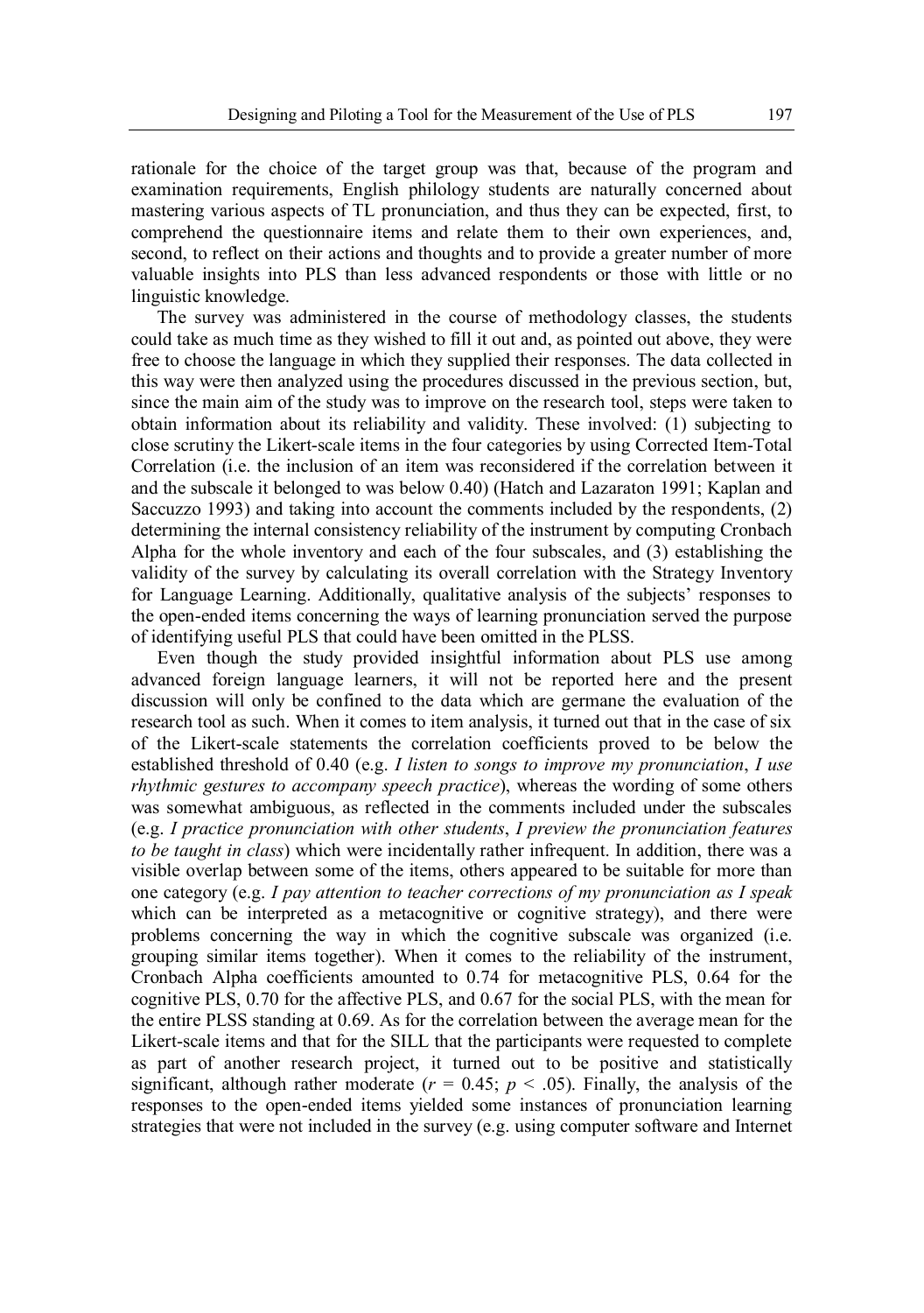resources to practice aspects of pronunciation), showed that the decision to exclude compensation strategies (e.g. using proximal pronunciation) might have been premature, and indicated that it is warranted to give more weight to strategy chains (i.e. sets of related, mutually supportive PLS). When we examine the findings concerning the use of specific PLS, which will not be dealt with here in detail for reasons spelled out above, it should be noted that there was a close fit between the responses Likert-scale and openended items, since the use of traditional cognitive strategies was reported the most often, an outcome that is consistent with the results of previous research (e.g. Droździał-Szelest 1997; Petersen 2000; Pawlak 2008a).

The conclusions that can be drawn from this analysis are the following: 1) the PLSS is a research instrument that holds considerable promise for future study of pronunciation learning strategies and (2) there is a pressing need to modify the instrument taking into account the findings of this pilot study and subsequent research projects in which it will be employed. Among the positive outcomes of the evaluation we can mention the fact that most of the items turned out to be successful in tapping the use of the PLS, the values of correlation coefficients reflecting its reliability and validity are respectable, even if not very high, a number of new strategies were pinpointed and qualitative analysis confirmed to a large extent the overall outcomes of quantitative analysis. At the same time, however, there are reservations about the inclusion, wording, grouping or sequencing of some of the Likert-scale items, there might be a need to introduce the subscale of compensation strategies or at least add relevant items to one of the existing categories, it may be necessary to explicitly encourage the respondents to report the use of strategy chains, and Cronbach Alpha coefficients for some of the subscales are not fully satisfactory. While circumspection should be exercised about adding, deleting or rewarding specific items, some changes are clearly indispensible as is the need for further validation of the tool with a more sizable group of learners, thus completing the questionnaire design process recommended by Dörnyei (2003).

#### **6. Conclusions and implications**

The development of a comprehensive taxonomy of pronunciation learning strategies and the construction of a research tool that can supply data about their application is undoubtedly an important step that is likely to considerably advance this somewhat neglected line of inquiry. This is because it enables researchers to move beyond mere identification and descriptions of PLS and design studies that would aim to investigate the use of these strategies in different groups of learners, determine the relationship between strategic learning and proficiency, look at the variables affecting PLS choice and use, and ultimately examine the effects of strategies-based instruction in this area. Equally significant is the fact that it provides a so-much-needed point of reference, which facilitates making principled comparisons between different studies and furthering our understanding of the process of learning pronunciation in a more coherent way. On the other hand, such enthusiasm should be tempered in view of the fact that it is only the first step on the long path to drawing up a classification of the actions and thoughts that learners indeed resort to when learning pronunciation and coming up with valid and reliable ways of accurately measuring the use of such strategic devices. For one thing,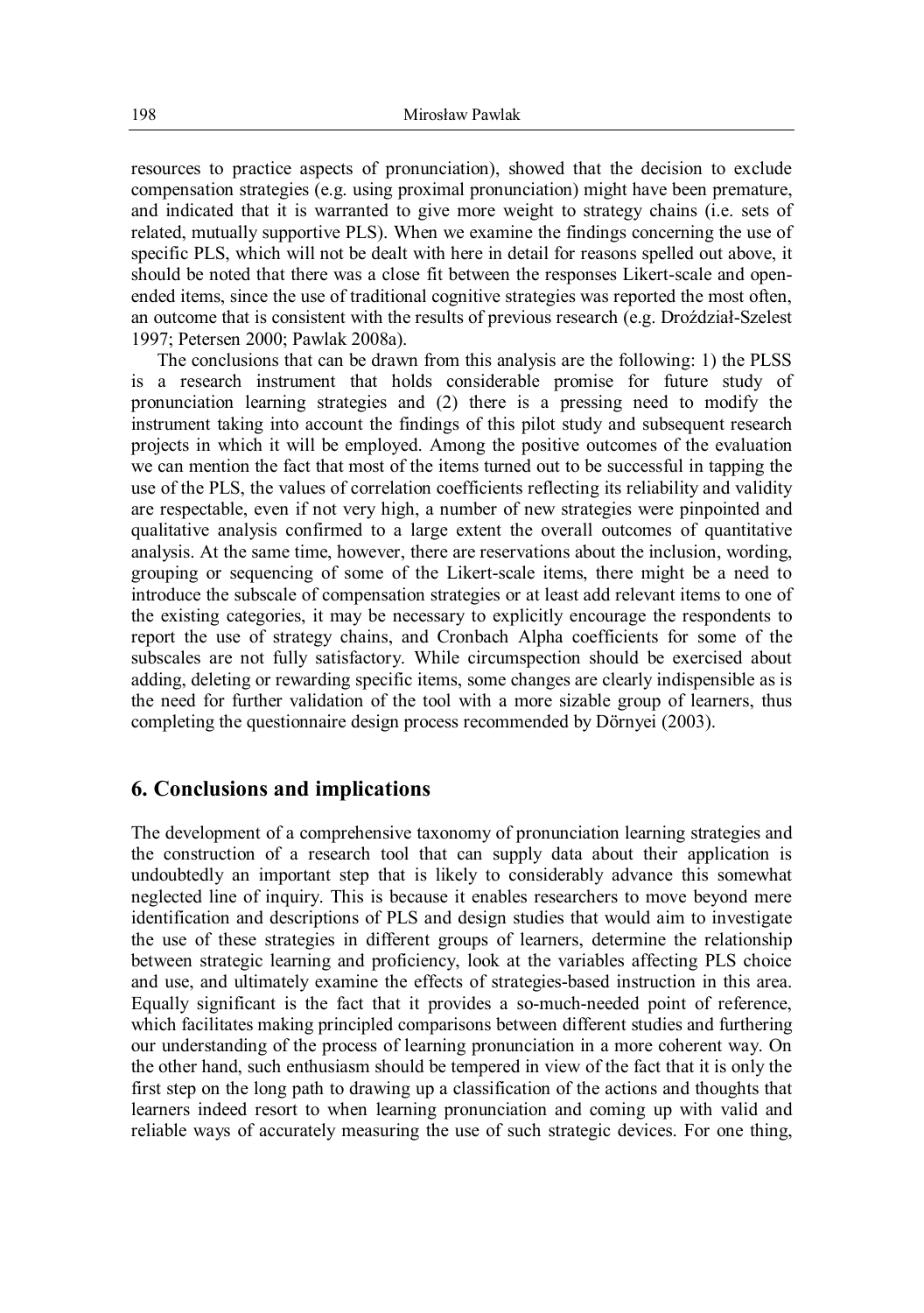there is much room for improvement both in the case of the proposed categorization and the data collection instrument, since the former is only a framework in need to extension and refinement whereas the pilot study reported above goes only part of the way in the process of survey design. Even when the validation of the tool has been completed, there will be a need to use it with learners representing other ages, proficiency levels or educational stages, which is bound to necessitate making further adjustments and perhaps constructing different versions of the PLSS. It should also be borne in mind that even a perfectly constructed questionnaire is bound to suffer from inherent weaknesses (cf. Dörnyei 2007), not least because it may fail to accurately reflect the existing reality and it provides only a static and often decontextualized snapshot thereof. For this reason, it is recommended to use methodological triangulation, which means that the data obtained by the PLSS or similar tools should be complemented through other instruments, such as task-specific surveys, interviews or diaries (cf. White et al. 2007; Pawlak 2009b). Lastly, given the distinctiveness of the sound systems of different languages, it might make sense at some point to develop language-specific inventories of PLS as well as accompanying research tools, although this is perhaps not the most urgent challenge. To conclude, research into pronunciation learning strategies is a promising line of inquiry that should be much more vigorously pursued by researchers in Poland and abroad than have thus far been the case.

#### **References**

Anderson. N. 2005. "L2 learning strategies". In Hinkel, E. (ed.) 2005. 757-771.

- Arabski, J. and A. Wojtaszek (eds.). (in press). *The acquisition of L2 phonology*. Clevedon: Multilingual Matters.
- Berkil, G. 2009. *A closer look at pronunciation learning strategies.* Saarbrucken: VDM – Publishing.
- Bukowski, D. 2004. "On the training of metacognitive and socio-affective strategies some implications for teaching and learning English phonetics". In Sobkowiak, W. and E. Waniek-Klimczak (eds.). 20-27.
- Celce-Murcia, M. (ed.). 2001. *Teaching English as a second or foreign language.*  Boston: Heinle & Heinle.
- Cohen, A. D. 1998. *Strategies in learning and using a second language.* London: Longman.
- Cohen, A. D. and Z. Dörnyei. 2002. "Focus on the language learner: Motivation, styles and strategies". In Schmitt, N. (ed.). 2002. 170-190.
- Cohen, A. D. and E. Macaro (eds.). 2007. *Language learner strategies: Thirty years of research and practice.* Oxford: Oxford University Press.
- Cohen, A. D. and A. Pinilla-Herrera. 2009. "Communicating grammatically: Constructing a learner strategies website for Spanish". In Kao, T. and Y. Lin (eds.). 63-83.
- Dörnyei, Z. 2003. *Questionnaires in second language research: Construction, administration and processing.* Mahwah, NJ: Lawrence Erlbaum.
- Dörnyei, Z. 2005. *The psychology of the language learner: Individual differences in second language acquisition.* Mahwah, NJ: Erlbaum.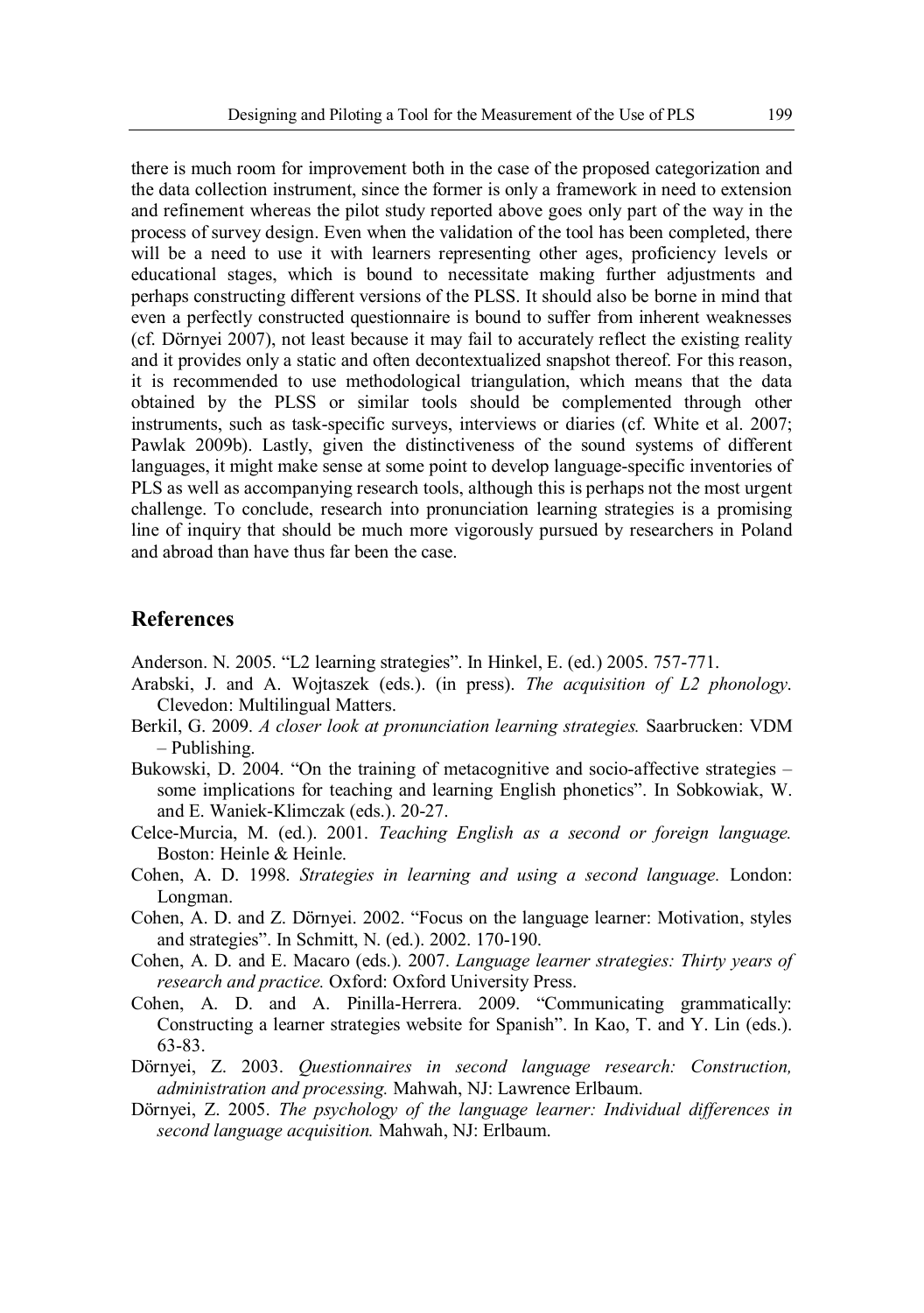- Dörnyei, Z. 2007. *Research methods in applied linguistics: Quantitative, qualitative and mixed methodologies.* Oxford: Oxford University Press.
- Droździał-Szelest, K. 1997. *Language learning strategies in the process of acquiring a foreign language.* Poznań: Motivex.
- Eckstein, G. T. 2007. "A correlation of pronunciation learning strategies with spontaneous English pronunciation of adult ESL learners". MA thesis, Brigham Young University. (http://contentdm.lib.byu.edu/ETD/image/etd1973.pdf).
- Ellis, R. 2005. "Measuring implicit and explicit knowledge of a second language: A psychometric study". *Studies in Second Language Acquisition* 27. 141-172.
- Ellis, R. 2008. *The study of second language acquisition.* (second edition). Oxford: Oxford University Press.
- Ellis, R. 2009. "Implicit and explicit learning, knowledge and instruction". In Ellis, R., S. Loewen, C. Elder, R. Erlam, J. Philp and H. Reinders (eds.). 2009. 3-25.
- Ellis, R., S. Loewen, C. Elder, R. Erlam, J. Philp and H. Reinders (eds.). 2009. *Implicit and explicit knowledge in second language learning, testing and teaching.* Bristol – Buffalo – Toronto: Multilingual Matters.
- Goodwin, J. 2001. "Teaching pronunciation". In Celce-Murcia, M. (ed.). 2001. 103-116.
- Grenfell, M. and Macaro, E. 2007. "Claims and critiques". In Cohen, A. D. and E. Macaro (eds.). 9-28.
- Griffiths, C. 2008a. "Strategies and good language learners. In Griffiths, C. (ed.). 2008b. 83-98.
- Griffiths, C. (ed.). 2008b. *Lessons from good language learners.* Cambridge: Cambridge University Press.
- Hatch, E. and A. Lazaraton. 1991. *The research manual.* Boston, MA: Heinle & Heinle.
- Hinkel, E. (ed.). 2005. *Handbook of research in second language teaching and learning*. Mahwah, NJ: Lawrence Erlbaum.
- Kao, T. and Y. Lin (eds.). 2009. *A new look at language teaching and testing: English as subject and vehicle* Taipei, Taiwan: The Language Training and Testing Center.
- Kaplan, R. M. and D. P. Saccuzzo. 1993. *Psychological testing: Principles, applications and issues.* (fifth edition). Belmont, CA. Wadsworth.
- Kelly, G. 2000. *How to teach pronunciation.* Harlow: Pearson Education.
- Kolb, D. A. 1984. *Experiential learning: Experience as the source of learning and development.* Englewood Cliffs, NJ: Prentice Hall.
- Macaro, E. 2001. *Learning strategies in foreign and second language classrooms.* London: Continuum.
- McDonough, S. H. 1995. *Strategy and skill in learning a foreign language*. London: Edward Arnold.
- Naiman, N., M. Fröhlich, H. H. Stern and A. Todesco. 1996 (1978). *The good language learner*. Clevedon: Multilingual Matters.
- Nijakowska, J. (ed.). 2010. *Interdyscyplinarne studia nad świadomością i przetwarzaniem językowym.* Kraków: Tertium.
- O'Malley, J. M. and A. U. Chamot. 1990. *Learning strategies in second language acquisition.* Cambridge: Cambridge University Press.
- O'Malley, J. M., A. U. Chamot, G. Stewner-Manzanares, R. P. Russo and L. Küpper. 1985. "Learning strategy applications with students of English as a second language". *TESOL Quarterly* 19. 285-296.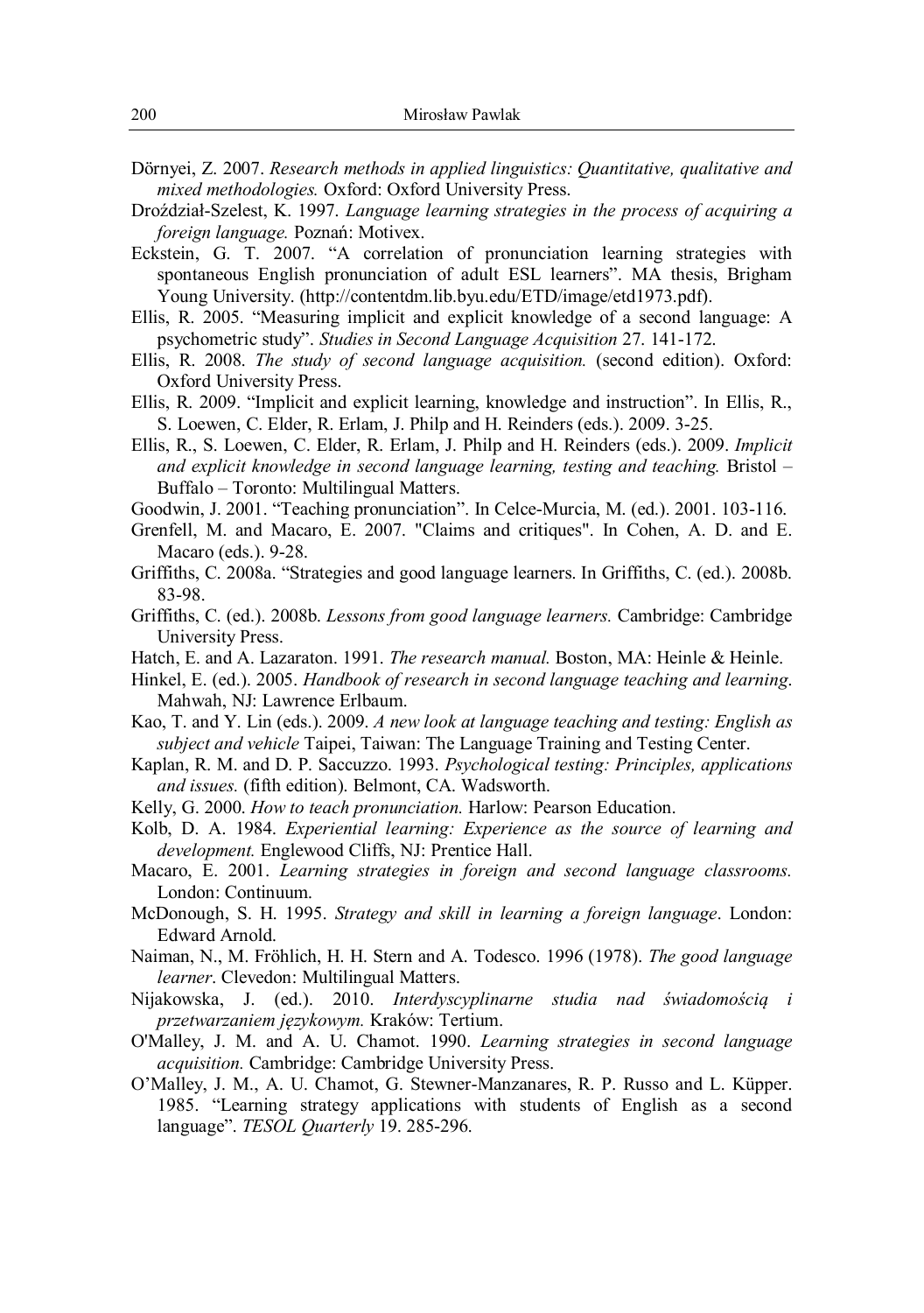- Osborne, A. 2003. "Pronunciation strategies of advanced ESOL learners". *IRAL* 41. 131- 143.
- Oxford, R. 1990. *Language learning strategies: What every teacher should know.*  Boston, MA: Heinle.
- Pawlak, M. 2006a. "On the use of pronunciation learning strategies by Polish foreign language learners". In: Sobkowiak, W. and E. Waniek-Klimczak (eds.). 2006a. 121- 135.
- Pawlak, M. 2006a. "The role of learner autonomy in pronunciation instruction". In Sobkowiak, W. and E. Waniek-Klimczak (eds.). 2006a. 131-143.
- Pawlak, M. 2008a. "Another look at pronunciation learning strategies: An advanced learner's perspective". In Waniek-Klimczak, E. (ed.). 2008. 304-322.
- Pawlak, M. 2008b. *Investigating English language learning and teaching.* Poznań Kalisz: Adam Mickiewicz University Press.
- Pawlak, M. 2009a. "Investigating grammar learning strategies: In search of appropriate research tools". Paper read at 19th Annual Conference of the European Second Language Association, Cork, Ireland.
- Pawlak, M. 2009b. "Metodologia badań nad strategiami uczenia się". *Neofilolog* 32. 65- 83.
- Pawlak, M. 2010a. "Teaching foreign language pronunciation: Issues in research focus and methodology". In Waniek-Klimczak, E. (ed.). 2010. 169-183.
- Pawlak, M. 2010b. "Strategie uczenia się gramatyki próba klasyfikacji". In Nijakowska, J. (ed.). 2010. 97-116.
- Pawlak, M. (in press). "Students' successes and failures in learning foreign language pronunciation: Insights from diary data". In Arabski, J. and A. Wojtaszek (eds.). (in press).
- Peterson, S. 2000. "Pronunciation learning strategies: A first look". Unpublished research report. (ERIC Document Reproduction Service ED 450 599, FL 026 618)
- Reiss, M. A. 1981. "Helping the unsuccessful language learner". *Modern Language Journal* 65. 121-128.
- Rivers, W. 1979. "Learning a sixth language: An adult learner's daily diary". *Canadian Modern Language Review* 36. 67-82.
- Schmitt, N. (ed.). 2002. *An introduction to applied linguistics.* London: Arnold.
- Sobkowiak, W. and E. Waniek-Klimczak (eds.). 2004. *Dydaktyka fonetyki języka obcego w Polsce. Zeszyty Naukowe Państwowej Wyższej Szkoły Zawodowej w Koninie* 1/2004. *Zeszyt Naukowy Instytutu Neofilologii* 3. Konin: Wydawnictwo Państwowej Wyższej Szkoły Zawodowej w Koninie.
- Sobkowiak, W. and E. Waniek-Klimczak (eds.). 2006a. *Dydaktyka fonetyki języka obcego w Polsce*. Konin: Wydawnictwo Państwowej Wyższej Szkoły Zawodowej w Koninie.
- Sobkowiak, W. and E. Waniek-Klimczak (eds.). 2006b. *Dydaktyka fonetyki języka obcego II. Zeszyty Naukowe Państwowej Wyższej Szkoły Zawodowej w Płocku. Neofilologia Tom VIII.* Płock: Wydawnictwo Państwowej Wyższej Szkoły Zawodowej w Płocku.
- Takeuchi, O., Griffiths, C. and Coyle, D. 2007. "Applying strategies to contexts: The role of individual, situational, and group differences". In Cohen, A. D. and E. Macaro (eds.). 2007. 69-92.